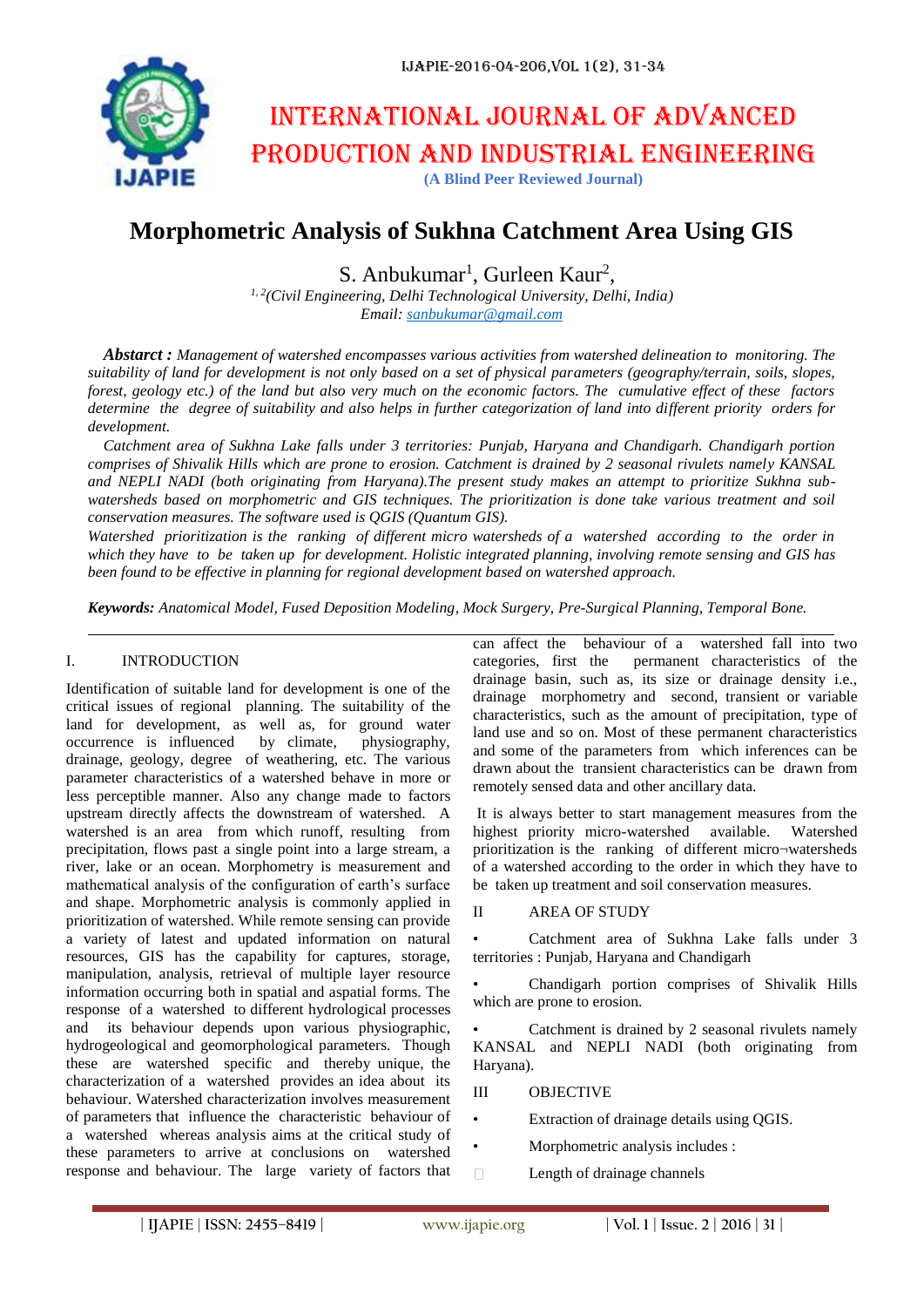S. Anbukumar and Gurleen Kaur *International Journal of Advanced Production and Industrial Engineering*

- $\Box$ Bifurcation ratio
- $\Box$ Drainage density
- $\Box$ Stream frequency
- $\Box$ Elongation ratio
- $\Box$ Texture ratio
- $\Box$ Circulatory ratio
- $\Box$ Form factor
- $\Box$ Compactness ratio

• To suggest best location for soil conservation measures such as check dams.

#### IV MORPHOMETRIC ANALYSIS

Morphometry is the measurement and mathematical analysis of the configuration of the earth's surface, shape and dimension of its landforms. Morphometric studies in the field of hydrology were first initiated by. The morphometric analysis of the drainage basin and channel network play an important role in understanding the geo-hydrological behaviour of drainage basin and expresses the prevailing climate, geology, geomorphology, structural antecedents of the catchment. The relationship among various drainage parameters and the aforesaid factors are well recognized by many workers. The drainage basin analysis is important in any hydrological investigation as assessment of groundwater potential, groundwater management, pedology and environmental assessment. Hydrologists and geomorphologists have recognized that certain relations are almost important between runoff characteristics, and geographic and geomorphic characteristics of drainage basin systems. Various important hydrologic phenomena can be correlated with the physiographic characteristics of drainage basins such as size, shape, slope of drainage area, drainage density, size and length of the contributories etc.. Geology, relief and climate are the primary determinants of running water systems functioning at the basin scale. Geographical Information System (GIS) techniques are now-a-days in use for assessing various terrain and morphometric parameters of the drainage basins and watersheds, as it provide a flexible environment and an important tool for the manipulation and analysis of spatial information.

 The objective of the present study was to analyze the linear, areal and relief morphometric attributes of Sukhna drainage basin geo-spatial technology. This study is attempted to use the morphometric technique vis-a-vis GIS to give an insight of the different geo-hydrological characteristics of the drainage basin to help in the identification of flood prone zones and overall management of the basin with focus on groundwater.



Figure1: Morphometry Analysis

### V CATCHMENT AREA/ DRAINAGE BASIN

A drainage basin or watershed is an extent or an area of land where surface water from rain and melting snow or ice converges to a single point at a lower elevation, usually the exit of the basin, where the waters join another waterbody, such as a river, lake, reservoir, estuary, wetland, sea, or ocean. For example, a tributary stream of a brook which joins a small river, which is tributary of a larger river is thus part of a series of successively smaller area but higher elevation drainage basins (watersheds). Similarly, the Missouri and American rivers are each part of their own drainage basins/watersheds and that of the Mississippi River.

 Other terms that are used to describe a drainage basin are catchment, catchment area, catchment basin,drainage area, river basin and water basin.



Figure2: Catchment area

Table1. Segments and Ratio

| Order | Number of Segments | <b>Bifurcation Ratio</b> |  |  |
|-------|--------------------|--------------------------|--|--|
|       |                    |                          |  |  |
|       |                    | 3.33<br>3.00             |  |  |
|       |                    |                          |  |  |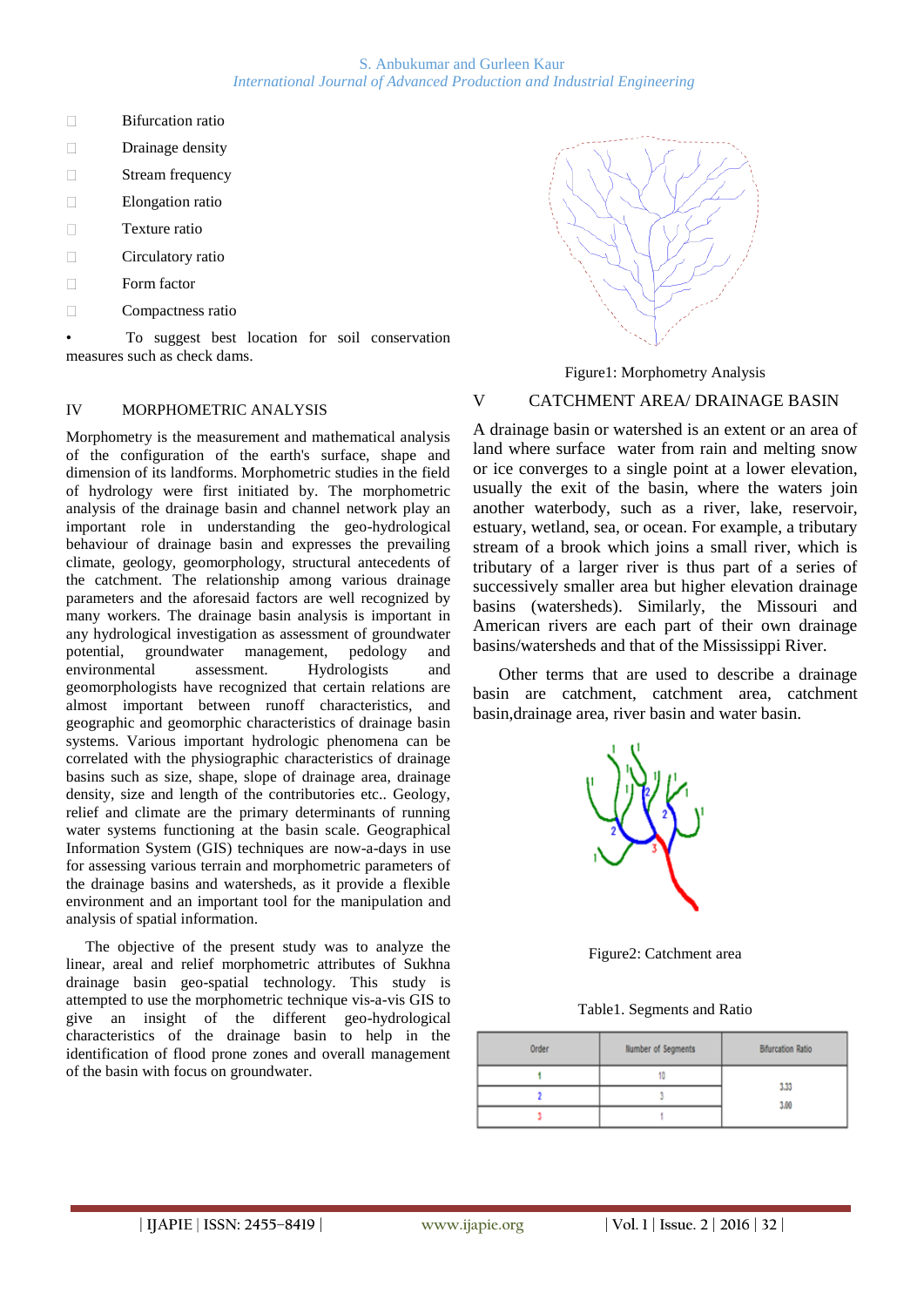#### S. Anbukumar and Gurleen Kaur *International Journal of Advanced Production and Industrial Engineering*

#### VI RESULTS (Table 2 a,b,c: Parameteric Analysis)

|                              |                                    |                                   |                                | <b>STREAM MORPHOMETRIC PARAMETERS</b> |                                    |                              |                                    |                                   |
|------------------------------|------------------------------------|-----------------------------------|--------------------------------|---------------------------------------|------------------------------------|------------------------------|------------------------------------|-----------------------------------|
| <b>MINI WATERSHED</b><br>NO. | <b>BIFURCATION</b><br><b>RATIO</b> | <b>DRAINAGE</b><br><b>DENSITY</b> | <b>TEXTURE</b><br><b>RATIO</b> | <b>STREAM</b><br><b>FREQUENCY</b>     | <b>CIRCULATORY</b><br><b>RATIO</b> | <b>FORM</b><br><b>FACTOR</b> | <b>COMPACTNESS</b><br><b>RATIO</b> | <b>ELONGATION</b><br><b>RATIO</b> |
| SW1                          | 8.77                               | 0.425                             | $1.1\,$                        | 1.56                                  | 0.205                              | 0.3445                       | 2.2                                | 0.662                             |
| SW <sub>2</sub>              | 7.05                               | 0.455                             | 0.96                           | 1.67                                  | 0.185                              | 0.36                         | 2.32                               | 0.677                             |
| SW <sub>3</sub>              | 4.73                               | 0.573                             | 1.72                           | 2.24                                  | 0.315                              | 0.358                        | 1.78                               | 0.675                             |
|                              |                                    |                                   |                                |                                       |                                    |                              |                                    |                                   |
|                              |                                    |                                   |                                |                                       |                                    |                              |                                    |                                   |

# **MINIWATERSHED PARAMETERS**

| <b>DRAINAGE AREA</b><br>(km <sup>2</sup> ) | <b>PERIMETER (km)</b> | <b>NO. OF STREAMS OF</b><br><b>ORDER 1</b> | <b>NO. OF STREAMS OF</b><br><b>ORDER 2</b> | <b>ORDER 3</b> | OF ORDER 1(km) | NO. OF STREAMS OF LENGTH OF STREAMS LENGTH OF STREAMS LENGTH OF STREAMS<br>OF ORDER 2(km) | OF ORDER 3(km) | <b>LENGTH</b><br><b>OF BASIN</b><br>(km) |
|--------------------------------------------|-----------------------|--------------------------------------------|--------------------------------------------|----------------|----------------|-------------------------------------------------------------------------------------------|----------------|------------------------------------------|
| 46.64                                      | 53.47                 | 59                                         | 46                                         | 64             | 13.575         | 10.521                                                                                    | 13.204         | 11.635                                   |
| 33.54                                      | 47.64                 | 13                                         |                                            | 11             | 5.445          | 3.185                                                                                     | 4.313          | 9.648                                    |
| 34.81                                      | 37.205                |                                            |                                            |                | 0.818          | 1.551                                                                                     | 2.433          | 9.854                                    |
|                                            |                       |                                            |                                            |                |                |                                                                                           |                |                                          |
|                                            |                       |                                            |                                            |                |                |                                                                                           |                |                                          |

|                              |                             | <b>PRIORITIZATION RESULTS OF MORPHOMETRIC ANALYSIS</b> |                                |                                   |                             |                              |                             |                            |                                     |                                 |
|------------------------------|-----------------------------|--------------------------------------------------------|--------------------------------|-----------------------------------|-----------------------------|------------------------------|-----------------------------|----------------------------|-------------------------------------|---------------------------------|
| <b>MINI WATERSHED</b><br>NO. | <b>BIFURCATION</b><br>RATIO | <b>DRAINAGE</b><br><b>DENSITY</b>                      | <b>TEXTURE</b><br><b>RATIO</b> | <b>STREAM</b><br><b>FREQUENCY</b> | <b>CIRCULATORY</b><br>RATIO | <b>FORM</b><br><b>FACTOR</b> | <b>COMPACTNESS</b><br>RATIO | <b>ELONGATION</b><br>RATIO | <b>COMPOUND</b><br><b>PARAMETER</b> | <b>FINAL</b><br><b>PRIORITY</b> |
| SW1                          |                             |                                                        |                                |                                   |                             |                              |                             |                            | 1.875                               |                                 |
| SW <sub>2</sub>              |                             |                                                        |                                |                                   |                             |                              |                             |                            | 2.375                               |                                 |
| SW <sub>3</sub>              |                             |                                                        |                                |                                   |                             |                              |                             |                            | 1.75                                |                                 |
|                              |                             |                                                        |                                |                                   |                             |                              |                             |                            |                                     |                                 |
|                              |                             |                                                        |                                |                                   |                             |                              |                             |                            |                                     |                                 |

# VII FACTORS AFFECTING FLOODS:

These factors are given as follows:

- $\Box$ Main made activity:
- $\Box$ Aforestation and deforestation
- $\Box$ Intensive rainfall:
- $\Box$ High flood occurs due to intensive rainfall.
- $\Box$ Slope of Catchment.
- $\Box$ Magnitude of Catchment
- $\Box$ Soil type.
- $\Box$ Catchment shape.
- $\Box$ Improve drainage system/poor drainage system.
- $\Box$ Climatic changes
- $\Box$ Water logging

# VIII CONCLUSION

From the morphometric analysis, it has been found that Sub Watershed 3 comprising of Nepli River is most prone to erosion as the compound parameter value comes out to be the lowest for this watershed . Hence, it should be given the highest priority in Soil Conservation measures such as Check Dam building.

#### **REFERENCES**

[1] Prioritization of Sub-Watersheds based on Morphometric and Land use Analysis using Remote Sensing and GIS Techniques by Akram Javed, Mohd Yousuf Khanday, Rizwan Ahmed (2009). (Journal of the Indian Society of Remote Sensing, June 2009)

[2] Check Dam Positioning by Prioritization of Micro-Watersheds using SY1 Model and Morphometric Analysis – Remote Sensing and GIS perspective by K. Nooka Ratnam, Y. K. Srivastva, V. Venkateswara Rao, E. Amminedu, K. S. R. Murthy (2005).